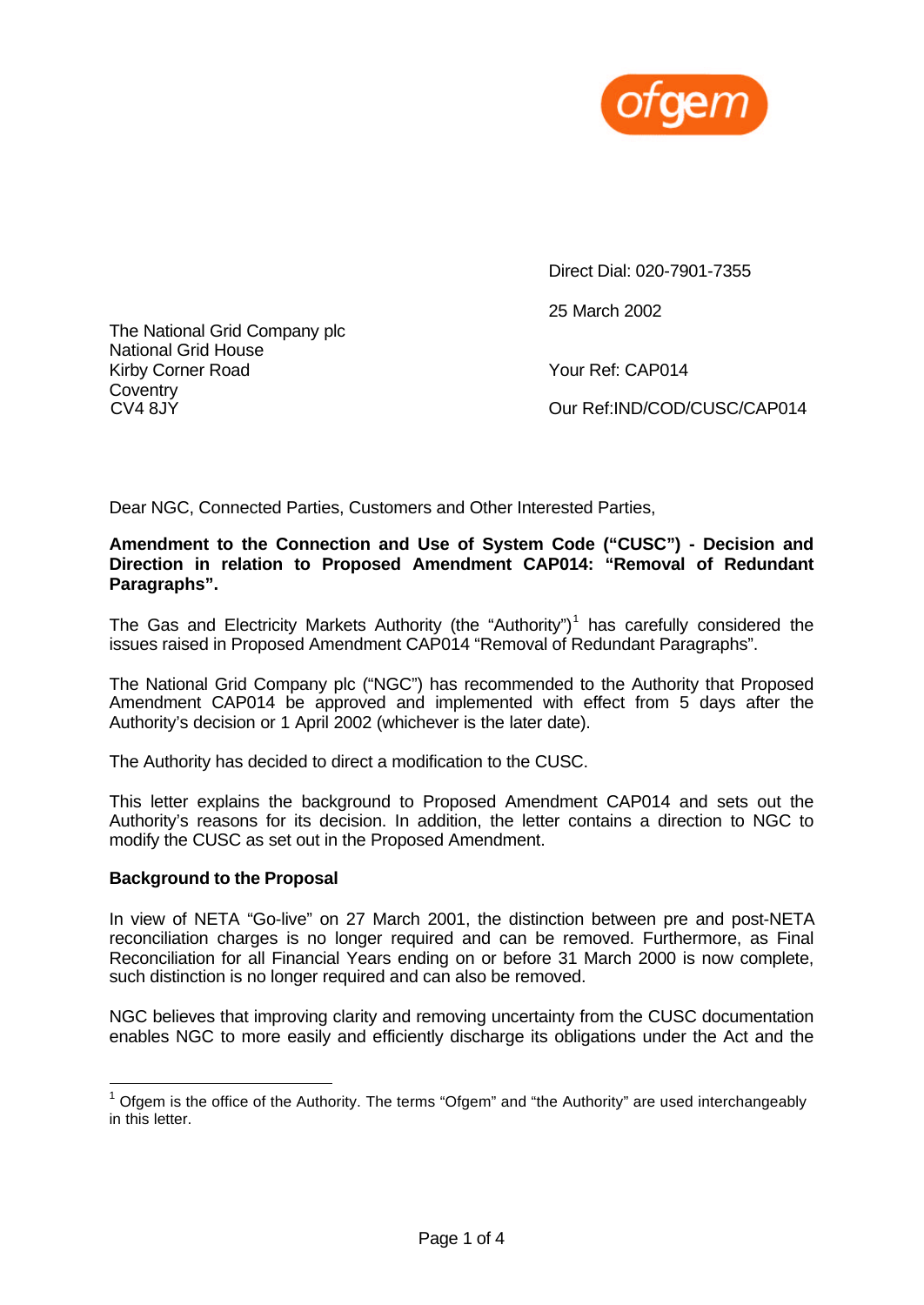Transmission Licence and fulfil its obligations to facilitate competition in the generation and supply of electricity.  $2^2$ 

Proposed Amendment CAP014 was raised by NGC and submitted for consideration at the CUSC Amendments Panel Meeting on 11 January 2002. At the meeting the Panel determined that Proposed Amendment CAP014 should proceed to wider industry consultation. A consultation paper was issued on 25 January 2002 with responses welcomed by 22 February 2002. A Final Amendment Report was submitted to the Authority on 8 March 2002.

## **The Proposed Amendment**

Proposed Amendment CAP014 seeks to modify Section 3.12 of the CUSC, so as to remove the redundant paragraphs and terminology (which distinguish between pre-NETA and post-NETA), that relate to the Transmission Network Use of System charge reconciliation process. Therefore, this Proposed Amendment seeks to remove the redundant pre-NETA paragraphs from the CUSC.

Proposed Amendment CAP014 seeks to remove paragraph 3.12.1(a), which relates to the reconciliation of Transmission Network Use of System (TNUoS) Charges for Financial Years ending on or before 31 March 2000. As final reconciliation of 1999/2000 TNUoS Charges has now been completed, this paragraph is now redundant and can be removed. Furthermore, the amalgamation of paragraphs 3.12.1(b) and 3.12.1(c), which distinguish between pre-NETA and post-NETA reconciliation, is now required.

Proposed Amendment CAP014 also seeks to modify paragraphs 3.12.2 and 3.12.4 and to make the addition of two definitions to Section 11 of the CUSC. All references to "Notional Amount A" and "Actual Amount A" terminology are no longer required as they relate to charges for Financial Years ending on or before 31 March 2000 and are hence redundant. Further, all references of "Notional Amount A" and "Actual Amount A" (in paragraph 3.12) can be removed and all instances of "Notional Amount B" can be changed to "Notional Amount" and all instances of "Actual Amount B" (in paragraph 3.12) can be changed to "Actual Amount". Definitions of "Notional Amount" and "Actual Amount" also need to be added to Section11.

 2 The Applicable CUSC Objectives are contained in Condition C7F of the Transmission Licence and are:

<sup>(</sup>a) the efficient discharge by the licensee of the obligations imposed upon it under the Act and by this licence; and

<sup>(</sup>b) facilitating effective competition in the generation and supply of electricity, and (so far as consistent therewith) facilitating such competition in the sale, distribution and purchase of electricity.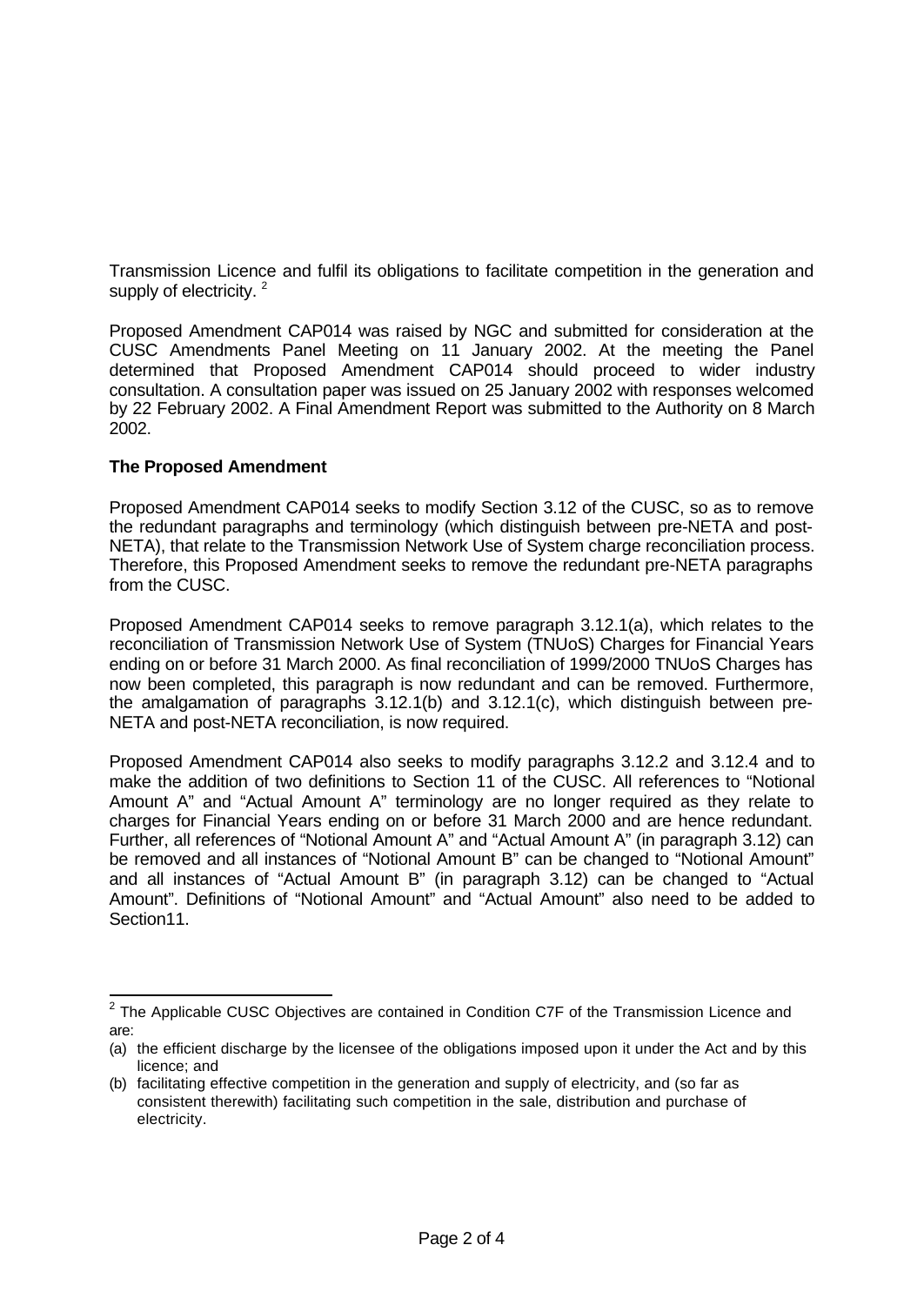In line with this, similar references to redundant text are being made in the update of the Statement of Use of System Charging Methodology document for April 2002.

NGC issued a consultation paper on 25 January 2002 for views from CUSC Parties and interested parties.

### **Respondents' views**

NGC received three responses to the consultation on Proposed Amendment CAP014, all of which were supportive of the Proposed Amendment.

The respondents' views are summarised and contained in the Amendment Report for Proposed Amendment CAP014 dated 8 March 2002.

#### **NGC's Recommendation**

NGC recommended that the Authority should approve Proposed Amendment CAP014 and that if approved, the Proposed Amendment should be implemented with effect from 5 days after the Authority's decision or 1 April 2002 (whichever is the later date).

#### **Panel's Recommendation**

The Panel recommended that the Authority should approve Proposed Amendment CAP014 and that if approved, the Proposed Amendment should be implemented with effect from 5 days after the Authority's decision or 1 April 2002 (whichever is the later date).

#### **Ofgem's view**

Ofgem considers, having had regard to its statutory duties, that Proposed Amendment CAP014 will better facilitate the achievement of the Applicable CUSC Objectives. Improving clarity and removing uncertainty from the CUSC documentation will better facilitate the achievement of Objective C7F.1(a) for the efficient discharge by NGC of the obligations imposed upon it under the Act and by the Transmission Licence and the achievement of Objective C7F.1(b) to facilitate effective competition in the generation and supply of electricity, and (so far as consistent therewith) facilitate such competition in the sale, distribution and purchase of electricity.

Ofgem agrees with the Panel's recommendation that Amendment Proposal CAP014 should be implemented with effect from 5 days after the Authority's decision or 1 April 2002 (whichever is the later date).

### **The Authority's decision**